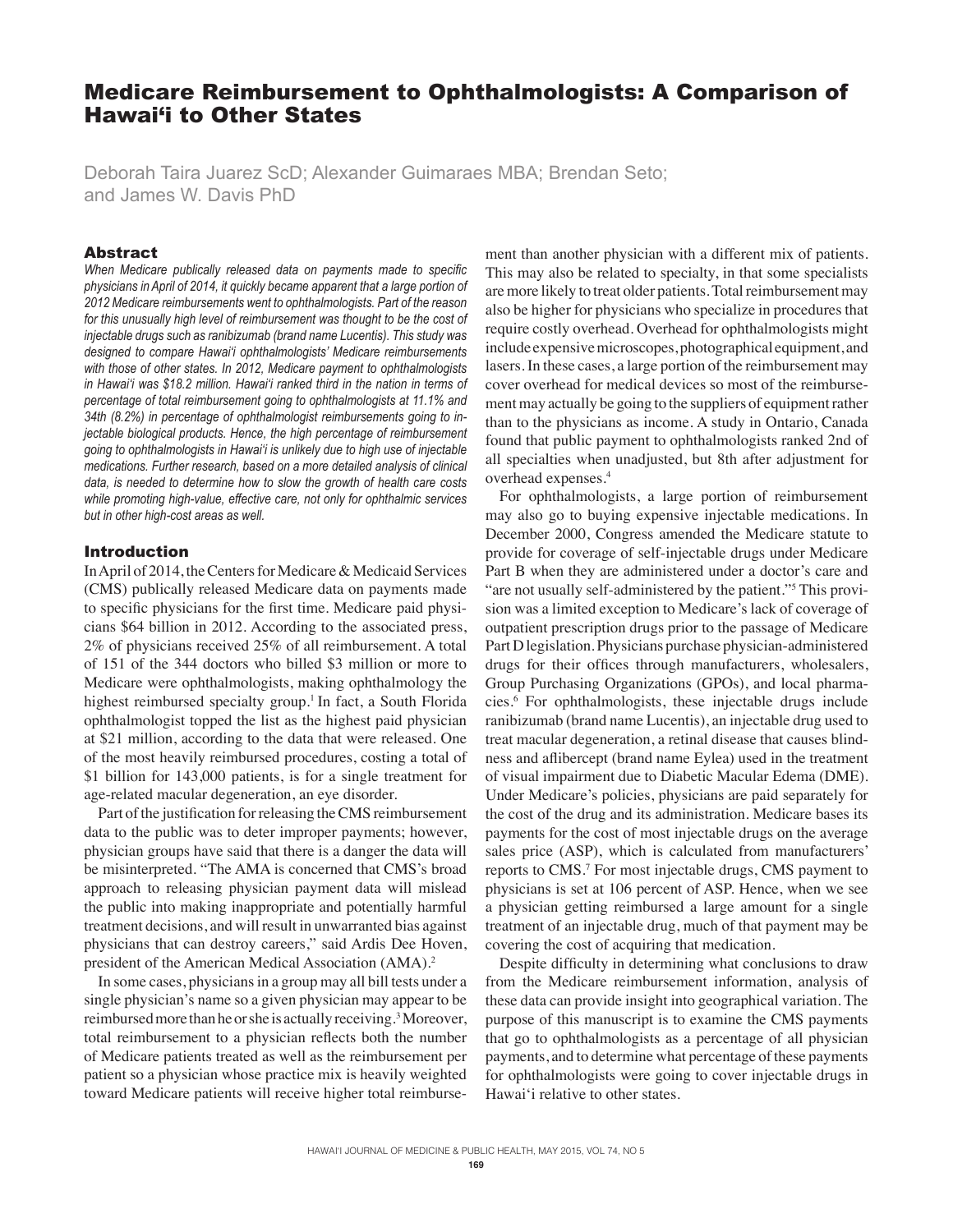# Methodology

We conducted a descriptive study using the Medicare Fee-For Service (FFS) Provider Utilization & Payment Data Physician and Other Supplier Public Use File for the year 2012, publically released by CMS in April of 2014.<sup>8</sup> We excluded people living outside of the United States, in the District of Columbia, and in the US territories because we were focused on state disparities. Ophthalmologists were identified using the provider type "Ophthalmology" which is distinct from optometrists in this data set. Medications with Q or J codes were considered injectable drugs for our analyses. J-codes relate to permanent codes used to report injectable drugs that ordinarily cannot be self-administered, including chemotherapy, immunosuppressive drugs, and inhalation solutions as well as some orally administered drugs. Q-codes are temporary codes assigned to services. When medications are subsequently assigned J-codes, the Q codes are deleted.

For this study, injectables included ranibizumab injection (J2778), aflibercept injection (Q2046), bevacizumab injections (J9035), and unclassified biologics (J3590), as these were the only J or Q codes used by ophthalmologists in Hawai'i. Providers submit claims for J3590 when a specific code for the drug is not available. For ophthalmologists, the unclassified biologics code is often used for off-label ophthalmic use of the drugs, such as bevacizumab or aflibercept, for administration in the office setting (rather than facility-based injections).9 For instance, bevacizumab is not currently packaged and prepared by the manufacturer in doses (approximately 1.25 mg) for intravitreal injection. Therefore, physicians obtain single doses prepared by qualified compounding pharmacies to minimize risk of contamination of the injected drug (unless their offices meet necessary processing requirements). When bevacizumab is acquired from compounding pharmacies or outsourcing facilities (and not from pharmaceutical companies) for use in a physician's office, it is considered an "unclassified biologic" (J3590).

For this descriptive study, we calculated the percent of total Medicare payments that went to ophthalmologists, ranking them by state. Our primary outcome variable was paid amount, defined as average amount that Medicare paid after deductible and coinsurance amounts have been deducted for the line item service. Similarly, we examined the percent of payment of ophthalmologist services that were paid for services involving injectable drugs with J or Q codes and ranked them by state. To determine whether there was an association between the two previous rankings (ie, percent of total reimbursement to ophthalmologists and percent of ophthalmologist payment that went to biologics), we used the Wilcoxon matched-pairs signedranks test.10 The null hypothesis was that both distributions were the same. Finally, we ranked the services performed by ophthalmologists according to total Medicare reimbursement in Hawai'i using the Health Care Common Procedure Coding System (HCPCS). For some of these codes, the cost included preparatory services and post-surgery services. For instance, payment with the 66984 code for cataract removal includes all services performed in a 90-day global period.

We did not seek IRB approval as it is the IRB policy that research that only involves secondary analysis of pre-approved public data files does not require IRB approval, as it does not constitute human subject research as defined in 45 CFR 46.102. All analyses were conducted in Stata V.11 (College Station, TX) and Microsoft Excel.

## **Results**

In Hawai'i in 2012, \$18.2 million was spent on ophthalmology services, accounting for 11.1% of total Medicare spending in Hawai'i (Table 1). This ranked Hawai'i 45th in total Medicare spending, but 3rd in terms of percentage of total Medicare spending paid to ophthalmologists among the 50 states. The percentages ranged from a low of 4.4% in Wyoming to a high of 12.9% in North Dakota. On an individual physician level, six of the top ten highest reimbursed physicians in Hawai'i were ophthalmologists, with two of them receiving over \$1 million in Medicare reimbursement.

Table 2 displays the percent of Medicare FFS ophthalmologist reimbursement paid for injectable drugs identified using J and Q codes for the top 20 states. The percent of ophthalmologists' reimbursement used to pay for injectable medications ranged from 0% in three states—Wyoming, Delaware, and South Dakota—to over 50% in Louisiana. Hawai'i ranked 34th with 8.2% of ophthalmologist reimbursement, or \$1.5 million, going toward injectable medications.

Because the Wilcoxon matched pairs signed-rank test was not statistically significant  $(P = .69)$ , we cannot reject the null hypothesis that both distributions (ie, the percent of Medicare reimbursement going to ophthalmologists [Table 1] and the percent of ophthalmologist reimbursement going to biologics [Table 2]) are the same.

Breaking down reimbursement of ophthalmologists by procedure codes in Hawai'i, we found that the highest reimbursed treatments were cataract surgery, eye exams, injectable biologics, and office visits (Table 3). The total cost of ranibizumab injections ranked fourth at \$238,273 for only 29 Medicare beneficiaries, while the total cost of bevacizumab injections, an alternative to ranibizumab, was only \$2,388 for 18 patients.

### **Discussion**

In our analysis of 2012 Medicare FFS Reimbursement data, we found that the state of Hawai'i ranked 3rd in percent of total reimbursement being paid to ophthalmologists. Of the ophthalmologist reimbursement in Hawai'i, 8.2% went to injectable biologic medications, ranking it 34th in the nation. In Hawai'i, high cost areas for ophthalmologists were cataract surgery, eye examinations, and office visits. The high cost of eye exams and office visits in Hawai'i compared to other states may be due, in part, to the fact that Hawai'i requires eye exams from either an optometrist or an ophthalmologist within a certain interval for patients to purchase prescription glasses or contacts. A comparison results from Table 1 and Table 2 suggest that states that have a high percentage spending on biologics do not necessarily have a higher percentage of Medicare reimbursement going to ophthalmic services. Hawai'i is not an exception. Hence, while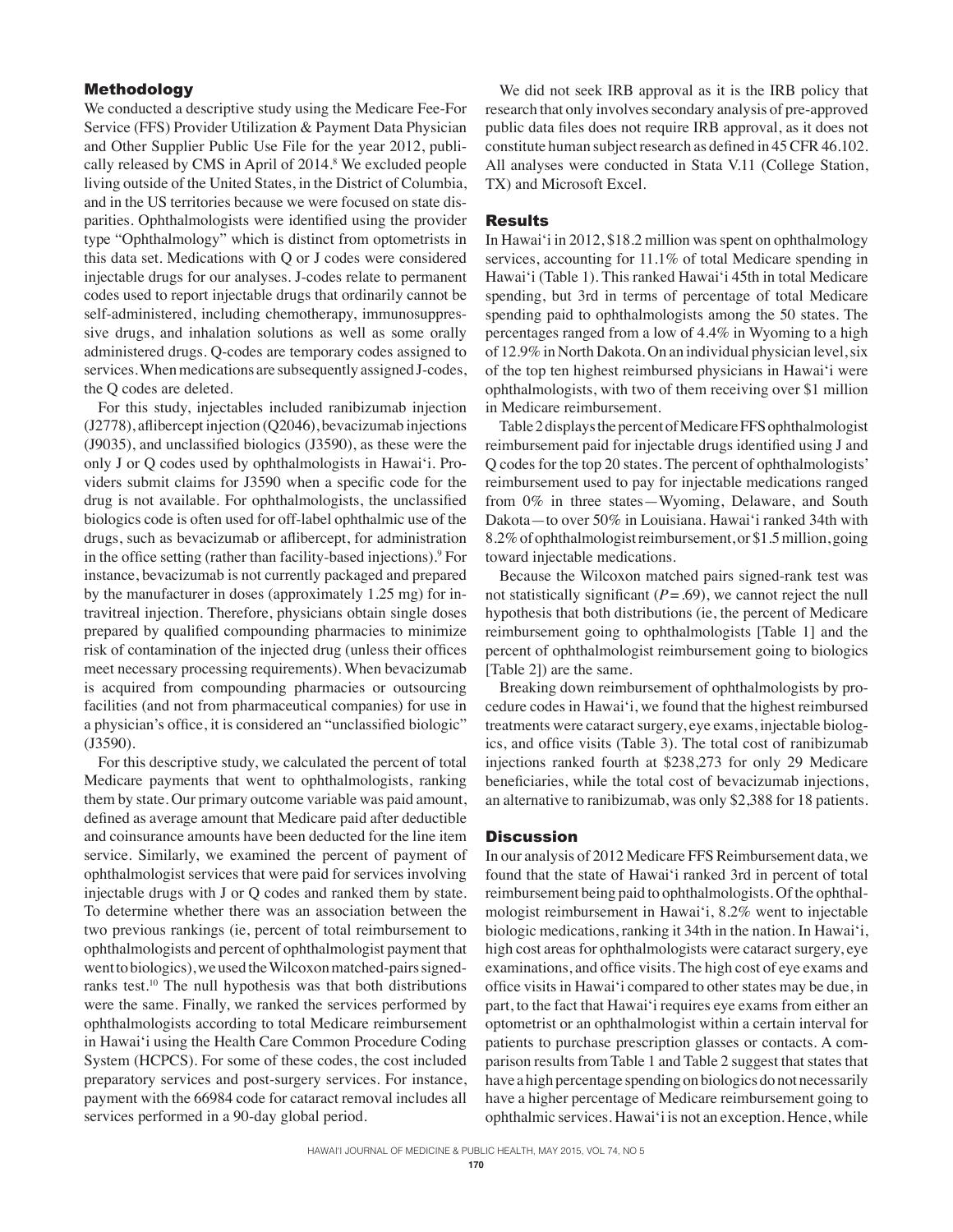| Table 1. Top Twenty States According to Percent of Medicare FFS Reimbursement Paid to Ophthalmologists, 2012. |               |                                     |                                                  |                 |  |  |  |
|---------------------------------------------------------------------------------------------------------------|---------------|-------------------------------------|--------------------------------------------------|-----------------|--|--|--|
|                                                                                                               | <b>State</b>  | <b>Total Medicare Reimbursement</b> | <b>Medicare Dollars Paid to Ophthalmologists</b> | % Ophthalmology |  |  |  |
|                                                                                                               | North Dakota  | \$136,658,136                       | \$17,618,811                                     | 12.9%           |  |  |  |
| $\overline{2}$                                                                                                | lowa          | \$615,326,968                       | \$75,525,495                                     | 12.3%           |  |  |  |
| 3                                                                                                             | Hawai'i       | \$163,803,535                       | \$18,219,827                                     | 11.1%           |  |  |  |
| 4                                                                                                             | Nevada        | \$416,058,166                       | \$43,583,769                                     | 10.5%           |  |  |  |
| 5                                                                                                             | Maine         | \$299,943,039                       | \$30,806,484                                     | 10.3%           |  |  |  |
| 6                                                                                                             | Montana       | \$162,857,858                       | \$16,023,157                                     | 9.8%            |  |  |  |
| 7                                                                                                             | Utah          | \$358,199,575                       | \$35,034,668                                     | 9.8%            |  |  |  |
| 8                                                                                                             | Connecticut   | \$1,027,614,147                     | \$100,107,982                                    | 9.7%            |  |  |  |
| 9                                                                                                             | Oregon        | \$508,573,804                       | \$49,160,626                                     | 9.7%            |  |  |  |
| 10                                                                                                            | Kansas        | \$732,918,063                       | \$66,959,702                                     | 9.1%            |  |  |  |
| 11                                                                                                            | South Dakota  | \$188,614,295                       | \$17,044,284                                     | 9.0%            |  |  |  |
| 12                                                                                                            | Maryland      | \$1,767,100,997                     | \$157,898,388                                    | 8.9%            |  |  |  |
| 13                                                                                                            | Wisconsin     | \$926,220,974                       | \$81,407,019                                     | 8.8%            |  |  |  |
| 14                                                                                                            | Vermont       | \$103,213,949                       | \$8,992,140                                      | 8.7%            |  |  |  |
| 15                                                                                                            | Washington    | \$1,250,775,990                     | \$108,415,630                                    | 8.7%            |  |  |  |
| 16                                                                                                            | Pennsylvania  | \$3,153,588,519                     | \$260,164,514                                    | 8.2%            |  |  |  |
| 17                                                                                                            | Idaho         | \$179,067,768                       | \$14,652,715                                     | 8.2%            |  |  |  |
| 18                                                                                                            | Minnesota     | \$633,594,332                       | \$50,184,172                                     | 7.9%            |  |  |  |
| 19                                                                                                            | New Hampshire | \$276,581,213                       | \$21,398,058                                     | 7.7%            |  |  |  |
| 20                                                                                                            | Florida       | \$7,592,706,675                     | \$587,391,814                                    | 7.7%            |  |  |  |

| Table 2. Top Twenty States According to Percent of Medicare Ophthalmologist Reimbursement Paid<br>for Injectable Medications (identified using J and Q codes), 2012. |                |                                                    |                          |  |  |  |
|----------------------------------------------------------------------------------------------------------------------------------------------------------------------|----------------|----------------------------------------------------|--------------------------|--|--|--|
|                                                                                                                                                                      |                | Medicare Reimbursements for Injectable Medications | % Injectable Medications |  |  |  |
| 1                                                                                                                                                                    | Louisiana      | \$33,411,062                                       | 50.8%                    |  |  |  |
| $\overline{2}$                                                                                                                                                       | Idaho          | \$6,603,757                                        | 45.1%                    |  |  |  |
| 3                                                                                                                                                                    | New Hampshire  | \$6,697,460                                        | 31.3%                    |  |  |  |
| 4                                                                                                                                                                    | Minnesota      | \$13,718,558                                       | 27.3%                    |  |  |  |
| 5                                                                                                                                                                    | Utah           | \$9,538,644                                        | 27.2%                    |  |  |  |
| 6                                                                                                                                                                    | Oregon         | \$12,189,227                                       | 24.8%                    |  |  |  |
| 7                                                                                                                                                                    | Kansas         | \$14,581,000                                       | 21.8%                    |  |  |  |
| 8                                                                                                                                                                    | Washington     | \$22,314,368                                       | 20.6%                    |  |  |  |
| 9                                                                                                                                                                    | Wisconsin      | \$16,372,163                                       | 20.1%                    |  |  |  |
| 10                                                                                                                                                                   | New Mexico     | \$4,219,845                                        | 20.0%                    |  |  |  |
| 11                                                                                                                                                                   | Tennessee      | \$25,373,752                                       | 19.8%                    |  |  |  |
| 12                                                                                                                                                                   | Pennsylvania   | \$49.958.544                                       | 19.2%                    |  |  |  |
| 13                                                                                                                                                                   | North Carolina | \$34,188,905                                       | 19.0%                    |  |  |  |
| 14                                                                                                                                                                   | Colorado       | \$10.187.643                                       | 17.4%                    |  |  |  |
| 15                                                                                                                                                                   | New York       | \$64,495,684                                       | 15.7%                    |  |  |  |
| 16                                                                                                                                                                   | Michigan       | \$32,289,645                                       | 15.4%                    |  |  |  |
| 17                                                                                                                                                                   | Ohio           | \$22,540,437                                       | 14.7%                    |  |  |  |
| 18                                                                                                                                                                   | Connecticut    | \$14,741,507                                       | 14.7%                    |  |  |  |
| 19                                                                                                                                                                   | Texas          | \$54,781,531                                       | 14.7%                    |  |  |  |
| 20                                                                                                                                                                   | Virginia       | \$20,090,648                                       | 13.3%                    |  |  |  |

Note: Hawai'i was ranked 34th at 8.2%.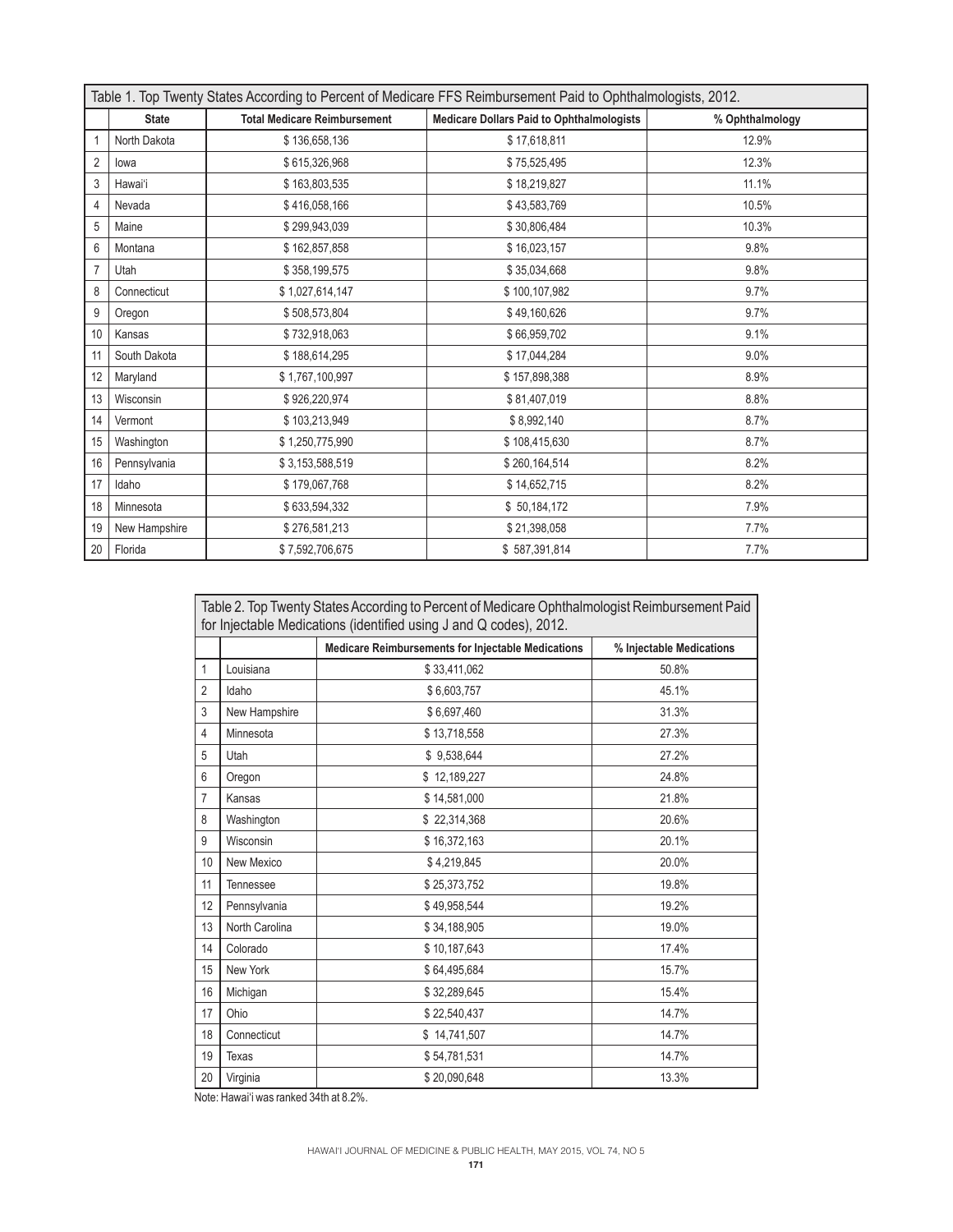| Table 3. Top 20 Health Care Common Procedure Coding System (HCPCS) Codes for Medicare FFS<br>Reimbursement for Ophthalmologists in Hawai'i Based on Total Reimbursement, 2012. |                                                                        |                          |                            |  |  |  |
|--------------------------------------------------------------------------------------------------------------------------------------------------------------------------------|------------------------------------------------------------------------|--------------------------|----------------------------|--|--|--|
| <b>HCPCS code</b>                                                                                                                                                              | <b>HCPCS</b> description                                               | # Medicare beneficiaries | <b>Total Reimbursement</b> |  |  |  |
| 66984                                                                                                                                                                          | Cataract removal with insertion of intraocular lens prosthesis 1 stage | 67                       | \$<br>715,199              |  |  |  |
| 92014                                                                                                                                                                          | Eye exam & treatment                                                   | 262                      | \$<br>699,888              |  |  |  |
| 92012                                                                                                                                                                          | Eye exam established patient                                           | 100                      | \$<br>278,472              |  |  |  |
| J2778                                                                                                                                                                          | Ranibizumab injection                                                  | 29                       | \$<br>238,273              |  |  |  |
| 66982                                                                                                                                                                          | Cataract surgery complex                                               | 34                       | \$<br>183,718              |  |  |  |
| 92083                                                                                                                                                                          | Visual field examination(s)                                            | 54                       | \$<br>136,724              |  |  |  |
| 92250                                                                                                                                                                          | Eye exam with photos                                                   | 197                      | \$<br>124,801              |  |  |  |
| 99214                                                                                                                                                                          | Office/outpatient visit established                                    | 30                       | \$<br>122,831              |  |  |  |
| 66821                                                                                                                                                                          | After cataract laser surgery                                           | 13                       | \$<br>111,664              |  |  |  |
| 92004                                                                                                                                                                          | Eye exam new patient                                                   | 87                       | \$<br>106,685              |  |  |  |
| Q2046                                                                                                                                                                          | Aflibercept injection                                                  | 19                       | \$<br>101,972              |  |  |  |
| 92134                                                                                                                                                                          | Scanning computerized ophthalmic diagnostic imaging, retina            | 106                      | \$<br>100,257              |  |  |  |
| 99213                                                                                                                                                                          | Office/outpatient visit established                                    | 95                       | \$<br>96,147               |  |  |  |
| J3590                                                                                                                                                                          | Unclassified biologics                                                 | 48                       | \$<br>83,256               |  |  |  |
| 92136                                                                                                                                                                          | Ophthalmic biometry                                                    | 96                       | \$<br>78,135               |  |  |  |
| 99204                                                                                                                                                                          | Office/outpatient visit new                                            | 180                      | \$<br>58,831               |  |  |  |
| 67028                                                                                                                                                                          | Injection eye drug                                                     | 79                       | \$<br>58,410               |  |  |  |
| 92133                                                                                                                                                                          | Cmptr ophth img optic nerve                                            | 79                       | \$<br>57,711               |  |  |  |
| 92235                                                                                                                                                                          | Eye exam with photos                                                   | 15                       | \$<br>32,753               |  |  |  |
| 92025                                                                                                                                                                          | Corneal topography                                                     | 582                      | \$<br>22,672               |  |  |  |

Note: Total reimbursement for bevacizumab injections, a potential alternative to ranibizumab injections, was only \$2,388 for 18 patients.

we cannot rule out the fact that biologics may contribute to high costs, our findings suggest that factors other than spending on biologics may drive higher than average reimbursement for ophthalmic services at the state level.

A prior study documented substantial geographic variation in use of biologics in the treatment of rheumatoid arthritis.<sup>11</sup> They found that 27% of rheumatologists prescribed biologic agents that were not indicated resulting in additional costs of \$2041 per patient per month. Another relevant regional variation study examined differences in performance of cataract surgery.<sup>12</sup>They found that, the variation in cataract surgery across large geographic areas was significant, but relatively low when compared with the geographic variation in provision of other surgical procedures, Further research is needed to examine regional variation in use of biologics by ophthalmologists and surgical procedures to determine if use is consistent with guidelines and if the most cost-effective treatments are being used.

The most common indication for biologic ophthalmic agents is macular degeneration.The American Academy of Ophthalmology does not indicate a preference between ranibizumab, bevacizumab, or pegaptanib for the treatment of this condition,<sup>13</sup> despite the fact that several studies have found bevacizumab to be more cost-effective compared to ranibizumab. Ranibizumab and bevacizumab have been shown to have similar effects on visual acuity and rates of death or arteriothrombotic events.14-16

Given the similar outcomes and cost difference, private health plans often insist on use of bevacizumab prior to prescribing ranibizumab; however, Medicare does not place any such restrictions on the prescription of the costlier medication. A US General Accountability Office (GAO) study found that ranibizumab was the 3rd most costly Medicare Part B drug in 2010.<sup>7</sup> In our study, a total of \$238,273 was spent on ranibizumab in Hawai'i in 2012, making it the fourth most costly of all treatments reimbursed to ophthalmologists.

One approach to lower the cost of injectable drugs has occurred in Britain and the Netherlands.<sup>17</sup> European governments with national health care systems have exercised their monopsony power when negotiating with pharmaceutical companies to obtain lower prices and sometimes refuse to approve expensive injectable medications that are not deemed cost-effective relative to other alternatives. Hence, these countries often pay about half of what Americans pay for the same drugs.

# Limitations

As mentioned in the introduction, we do not know what percentage of reimbursement went to physician income as opposed to covering the costs of expensive medication and overhead for medical devices. Second, Medicare data do not cover a physician's entire patient populations. Geographic variation may occur for other payers, including Medicaid. Moreover,